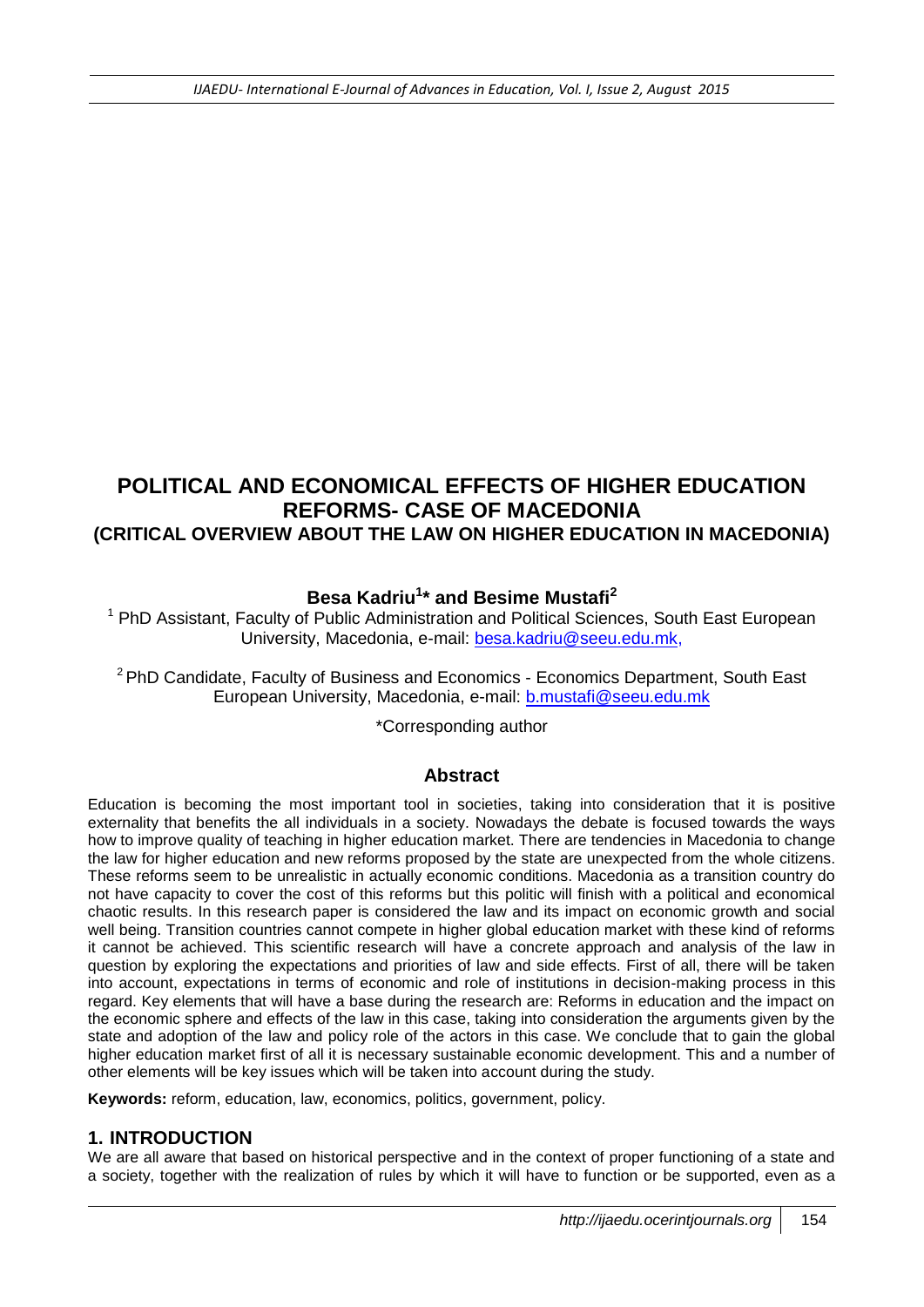community or particular ethnicity within a society of civilized behavior must be written based on the norm. This experience was followed long ago, since ancient civilizations in the city states (relevant policy) with the tradition of 6000 years ago. This tradition tends even to this day, especially in those countries which have a mentality and higher level in view of civilization and democracy that relies on rates written form. It later turns out also because of handling problems, as points of sensitive, culminating in the process of creating what today we know as a system of norms or creation of legal acts. Obviously in this case, the greatest responsibility lies with the institutional actors who have questioned the biggest in the area of policy and automatically in this case, the legislative body parliament is calling precisely on the issue of formulation and adoption but also the highest legal acts as may be laws. This is part within the principles and frameworks which are also implemented to countries as recognized Macedonia, known as transition and reform process that has a tendency at the last time to make appropriate changes including education .This sphere also need to develop and for that are necessary real reforms in other areas of public services and education as a sphere has very delicate matter, but that happens often in conditions which the state puts in feature of this service and within which they must operate, and when the reforms will fast forward and out opportunities then of course arises in the case of Macedonia. There are many sentences that refer to the sphere of education among which this process will pass. I will focus to one of them, deal with the "Ideally, what should be said to every child, repeatedly, throughout his or her school life is something like this: 'You are in the process of being indoctrinated. We have not yet evolved a system of education that is not a system of indoctrination. We are sorry, but it is the best we can do. What you are being taught here is an amalgam of current prejudice and the choices of this particular culture. The slightest look at history will show how impermanent these must be. You are being taught by people who have been able to accommodate themselves to a regime of thought laid down by their predecessors. It is a self perpetuating system. Those of you who are more robust and individual than others will be encouraged to leave and find ways of educating yourself — educating your own judgments. Those that stay must remember, always, and all the time, that they are being molded and patterned to fit into the narrow and particular needs of this particular society." *Doris Lessing, the Golden Notebook.*

## **1.1 Economical & Political Effects of Law in Education**

Macedonia as country in transition, from its independence 1991 applied a lot of reforms, both, political and economical. These reforms orient the country toward European Union. The reforms were more concentrated as the Country gain the status candidate for European Union in 2005. Education is a factor that seemed to be crucial in a society. All reforms form EU is oriented toward sustainable politics for financing education. Education has to be open equal to all. As education is as an engine that make the country to move on a lot of politicians in their programs promote education as a priority in their governance programs. As Macedonia is trying to be part of EU countries adopted a lot of reforms in education with the main aim to transform the country in European one. But sometimes the adopted reforms are not sufficient.

As countries pursue policies designed to integrate their economies, political systems and social structures under a broader, more powerful Union, it is becoming increasingly clear that higher education, research and innovation are critical components to fully realizing the potential gains stemming from the changes a head (Harry et.al 2008). Education is becoming the most powerful engine of global growth and success. It is also considered an important tool that has a great impact on the level of the country's development and growth. Public financing of education as investment is an economic issue well debated nowadays.

The reforms in education has been more designed based on political reason or drive on principle ,,more is better in state of better is more,, (populist massive education in state of quality) and not been related to the labor market need's (Bexheti et.al 2015 ).The law of higher education changes a lot from the country independence till nowadays. With the latest proposed reform in the law of higher education were organized a lot of scientific debates (local media) that have shown the importance of higher education, the matters and the ways how to improve the system of education. The proposed low in higher education (see Law for education in Macedonia) was proposed every university to incorporate the four year studies instead of three and all the curricula had to be prepared for time period of six months. Also, the master degree planned for additional two years. As the proposed law seemed to be chaotic in applying it, a lot of student, professor, academician, higher education institutions get involved in changing the proposed law. This law actually is paused for two years. The proposed law was very important as e result that a lot of things grow up for debate and all interested parties get involved in designing the new law that really can be applied and to have positive economic effects.

From the report of state statistical office in Macedonia prepared for time period 1991-2010 we dropped out a part, interesting for our case, as profiles in trade market and employed personas by educational attainment. As you can see, (table 1). In the past 20 years, the number of graduated students from higher education institutions has significantly increased – from 3 384 in 1991 to 9 944 in 2010, which is an increase of 194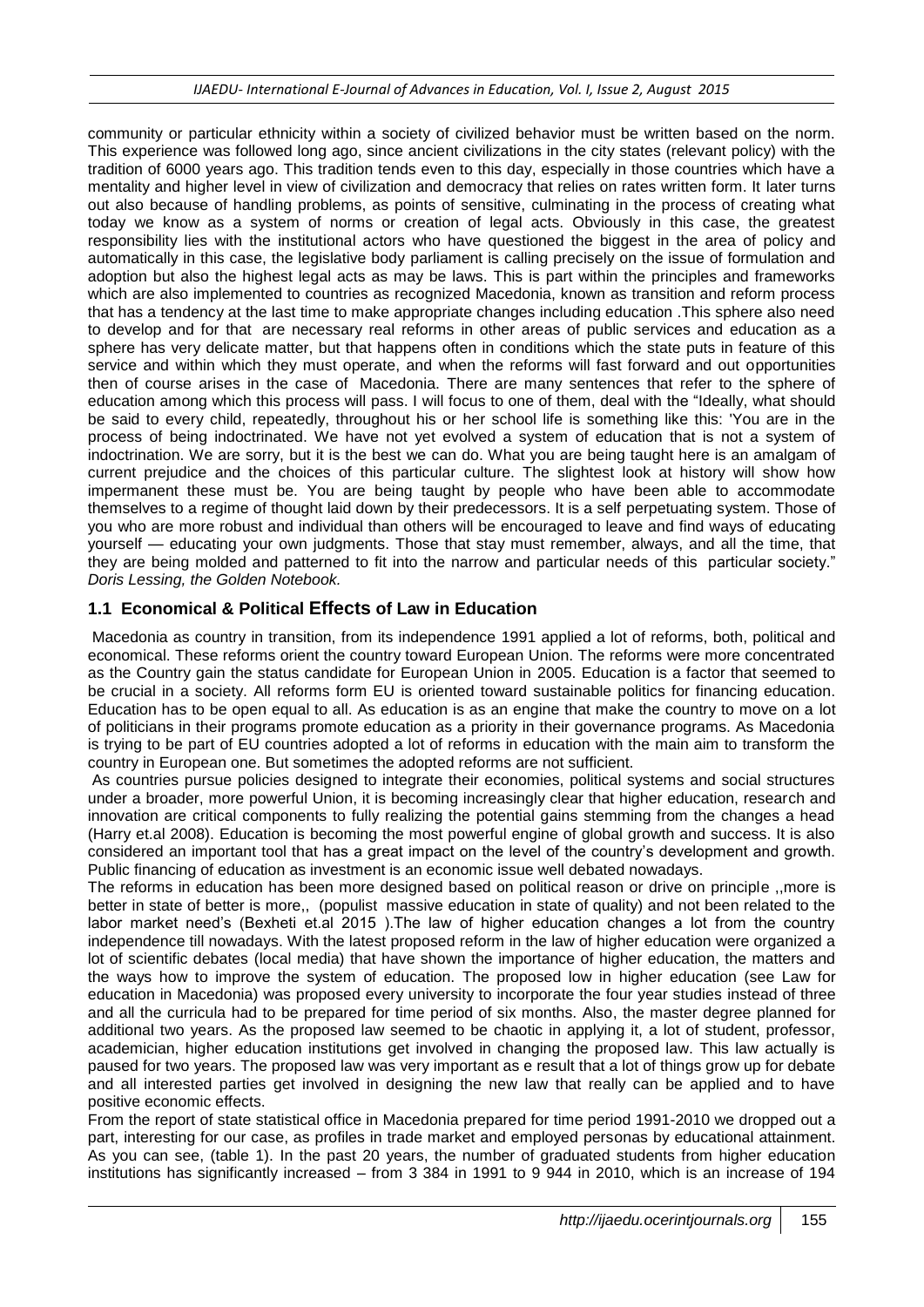percent. In the period 1991-2010, a total of 99 447 students have graduated. The choice of studies is closely related to the access to the labor market. The data on graduated students show that in the period from 1991 to 2010 the students show higher interest for social sciences and humanities, followed by technical, medical, biotechnical and natural sciences and mathematics. The unemployment rate moved between the same level, 82.9% in 1998 and 83.3%n 2010 showing slight upward or downward movement.

#### **Figure 1**

#### Doctors, masters of science and science specialists

|      | <b>Doctors</b> |      |        | <b>Masters</b> |      |        | <b>Specialists</b> |                |                |  |
|------|----------------|------|--------|----------------|------|--------|--------------------|----------------|----------------|--|
|      | all            | male | female | all            | male | female | all                | male           | female         |  |
| 1991 | 91             | 64   | 27     | 100            | 60   | 40     | $\overline{4}$     | $\overline{4}$ |                |  |
| 1992 | 80             | 60   | 20     | 92             | 53   | 39     |                    |                |                |  |
| 1993 | 38             | 26   | 12     | 67             | 32   | 35     |                    |                |                |  |
| 1994 | 49             | 31   | 18     | 67             | 42   | 25     |                    |                |                |  |
| 1995 | 28             | 19   | 9      | 66             | 36   | 30     |                    | $\overline{a}$ | ٠              |  |
| 1996 | 51             | 33   | 18     | 43             | 21   | 22     | 1                  |                | 1              |  |
| 1997 | 56             | 41   | 15     | 77             | 40   | 37     | 1                  |                | 1              |  |
| 1998 | 51             | 31   | 20     | 73             | 35   | 38     | 3                  | $\overline{2}$ | 1              |  |
| 1999 | 34             | 22   | 12     | 94             | 48   | 46     | 12                 | 4              | 8              |  |
| 2000 | 46             | 26   | 20     | 74             | 36   | 38     | 10                 | 5              | 5              |  |
| 2001 | 68             | 48   | 20     | 144            | 68   | 76     | 12                 | 4              | 8              |  |
| 2002 | 51             | 23   | 28     | 87             | 41   | 46     | 9                  | $\overline{2}$ | $\overline{7}$ |  |
| 2003 | 59             | 29   | 30     | 61             | 44   | 17     | $\frac{1}{2}$      |                |                |  |
| 2004 | 67             | 35   | 32     | 106            | 66   | 40     | 4                  |                | 4              |  |
| 2005 | 92             | 48   | 44     | 189            | 80   | 109    | $\overline{9}$     | 1              | 8              |  |
| 2006 | 85             | 36   | 49     | 184            | 86   | 98     | 19                 | 3              | 16             |  |
| 2007 | 82             | 39   | 43     | 272            | 109  | 163    | 5                  | $\overline{a}$ | 5              |  |
| 2008 | 87             | 43   | 44     | 254            | 115  | 139    | 18                 | $\overline{2}$ | 16             |  |
| 2009 | 119            | 55   | 64     | 412            | 179  | 233    | 13                 | 7              | 6              |  |
| 2010 | 157            | 77   | 80     | 479            | 200  | 279    | 212                | 109            | 103            |  |

**Employed persons by educational attainment** 



In the period 1998-2010, the participation of employees with higher education has increased continuously, from 10.8% in 1998 to 17.6% in 2010.

There were also changes in the share of unemployed persons with a particular educational attainment in the total number of unemployed persons. In 1998, the participation of unemployed persons with higher education was 4%, while this participation in 2010 grew to 11%.

**Source**: Republic of Macedonia State Statistical Office, 20 years of Independent Macedonia, Skopje, September, 2011

According to the data of the State Statistical Office, in 2014, 206 persons have gained the title "Doctor of Science", which is a decrease of 5.9% compared with 2013. The majority of doctorate holders, 41.8%, have gained their doctorate in the field of social sciences, followed by 17.5% in technical-technological sciences, 15.5% in the field of medical sciences, while the rest have obtained their doctorate in the field of humanities, natural sciences and mathematics and biotechnical sciences. The participation of females that have obtained a doctorate during 2014 was 106 candidates or 51.5% of the total number of doctorates in 2014. Of the total number of persons that have gained the title Doctor of Science, the majority, 47.1%, work in educational activity. (For more details see <http://www.stat.gov.mk/pdf/2015/2.1.15.06.pdf>) A total of 2 194 persons obtained the titles of Master of Science and Specialist, of which 2 038 persons or 92.9% were masters of Science and 156 persons or 7.1% were specialists. Compared with 2013, the number of masters of Science and specialists increased by 31.8%.

The participation of women in the total number of masters of science in 2014 was 58.5%.In 2014, the majority of master's theses, 1 400 or 68.7%, were in the field of social sciences, followed by 15.2% in the field of technical and technological sciences, while the rest were in the fields of humanities, natural sciences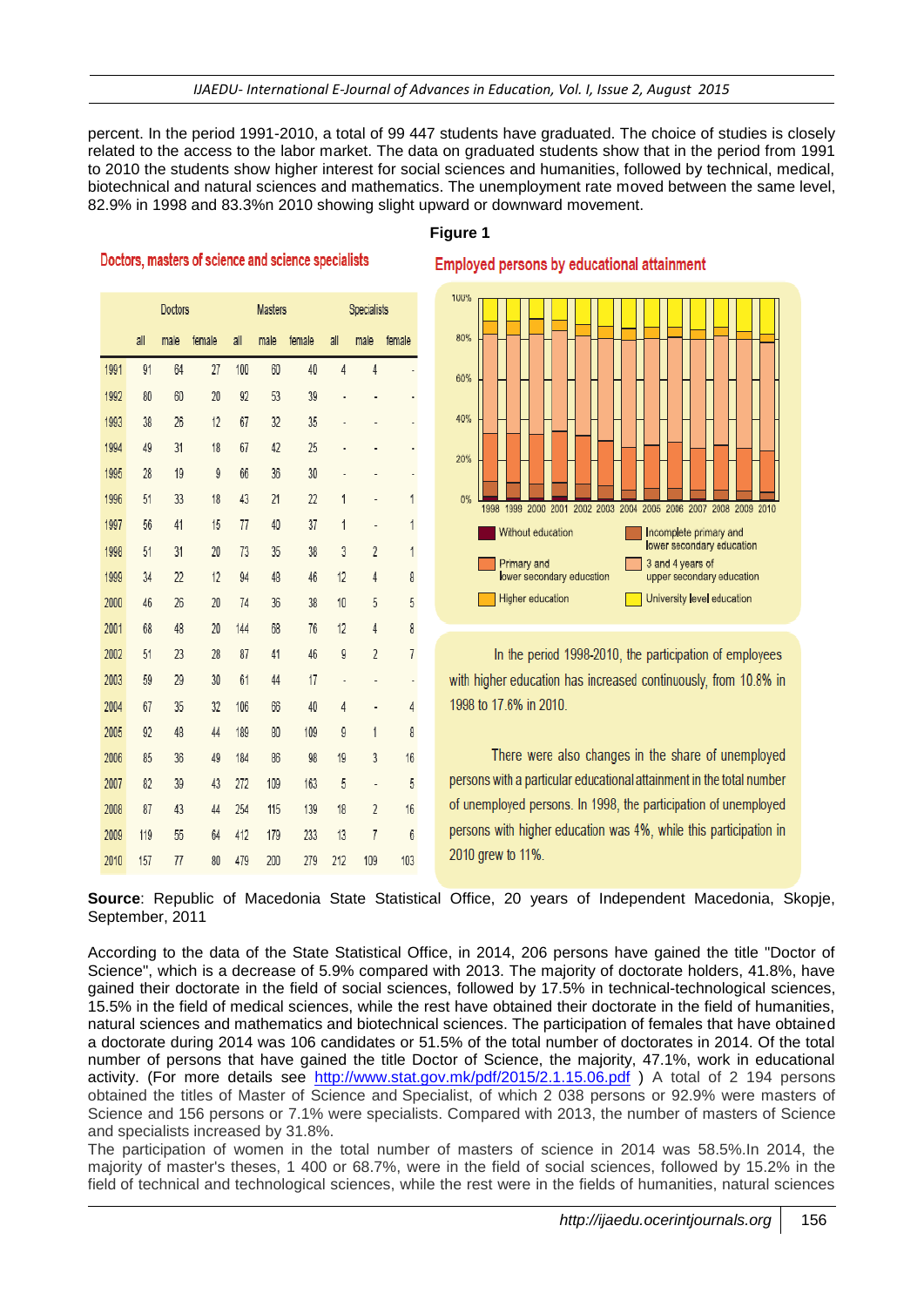and mathematics, biotechnical and medical sciences. The number of graduated students at higher vocational schools and faculties in 2013 decreased by 8.8% compared to 2012. The total numbers of graduates, 82.3% were full-time students, while 17.7% were part-time students. The percent of graduated female students was 56.3%.Of the total number of graduated students, 40.0% has graduated on time, while 60.0% have graduated later than the official duration of education. (ibid)

As we can see from the data conducted from statistical state office all the policies in higher education brought the country in bad economical conditions. As education seemed to be crucial factor to obtain jobs and to create a sustainable economic growth in a country, In case of Macedonia we have totally different picture of education. There is a created a lot of unqualified workforce that do not comply the trade labor requirements and this is shown also from the rate of unemployment by education attainment, see figure 2.



**Source**: Source: Republic of Macedonia State Statistical Office, 20 years of Independent Macedonia, Skopje, September, 2011

As we can see from the figure 2, the level of unemployment for workforce that hold faculty degree showed growing trends. The encouragement of education and educational activities in the last years has influenced the participation of employees with higher education in the total number of employees. This situation is harmful for the country's economic growth at all. As European Countries by Lisbon Agenda 2020 tried to make the European countries knowledge based economies but in Macedonia the reforms brought the country in contradiction of European Union view. Education is not seemed as a tool that promotes growth, contrariwise, created a 'van 'of degree holders that try to get a job outside the country. All these consequences are results from a huge numbers of private universities in a country, dispersion of universities between countries, the innumerable offerings of faculty programs, notably public universities (that offer more quotas that the number of secondary graduated schools), the law for mandatory high school, law on public servants that require 240 credits to attain a job (mandatory master degree).

To gain the competiveness in the global market, in case of Macedonia, the reforms should be oriented toward quality education policies and system, that will create skilled labor force which is accepted to fulfill the trade labor markets requirements, reducing so the rate of unemployment, reducing also the need for assistance programs from government. Rising the number of employment should been accepted to rise also the economic growth. The main policy to achieve this objective lie to secondary school and in job trainings programs. In Macedonia we need professional – productive secondary school that will orient the youth towards work that they will be more productive. Finland as a country is ranked as the first one in the world for education system as it functions in excellence. Macedonia should orient the youth toward the productive sectors for the economy. We think that in this way will be fulfilled the gap in labor market (between degree holders and trade requirements).

## **2. CONCLUSIONS AND RECOMMENDATIONS**

In the past three years (2013-2015) by the Assembly of the Republic of Macedonia were adopted many proposals that were part of the Law on Higher Education in Macedonia from the Commission of Education, Science and Sport, but to all these changes require space and time for practical application! Based on the